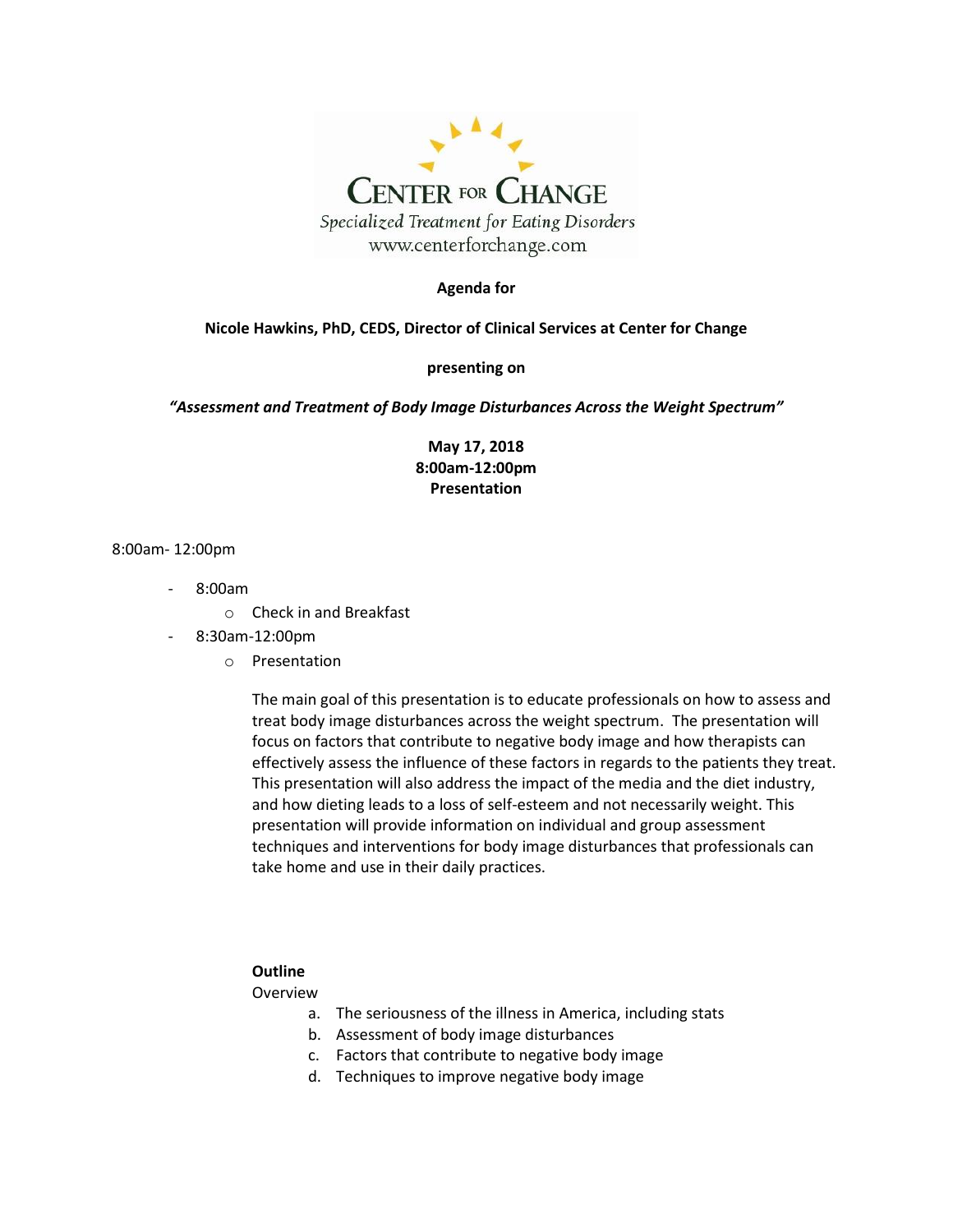- 2) Body Image 101
	- a. State of Body Image
		- i. Statistics on women
		- ii. Statistics on teens and younger
		- iii. Cost of negative body image
- 3) Assessments
	- a. Treatment
		- i. Individual
		- ii. Group
		- iii. Experiential
- 4) Factors that Impact
	- a. Individual aspects
		- i. Puberty
		- ii. Genetics
		- iii. BMI
	- b. Family Aspects
		- i. Messaging from families
		- **ii.** Family issues
- 5) 4 cornerstones for promoting a positive body image in teens
	- a. Model healthy behaviors
	- b. Environment
	- c. Change the focus
	- d. Supportive environment
- 6) Impact of peers
	- a. Teased
	- b. Peer interaction
- 7) Societal: media and dieting
	- a. Images in the media
	- b. The diet industry
	- c. Media consumption
	- d. The impact of media
	- e. Dieting
	- i. Statistics
	- f. Intuitive eating
- 8) Treatment interventions
	- a. Group work
	- b. Balance with exercise
	- c. Books, worksheets
- 9) Prevention
	- a. Fatism
	- b. Question the media
	- c. Accept genetics
	- d. Fight the diet downfall
	- e. Emotions
	- f. Befriend your body
	- g. Form identity outside of the body
- Question and Answer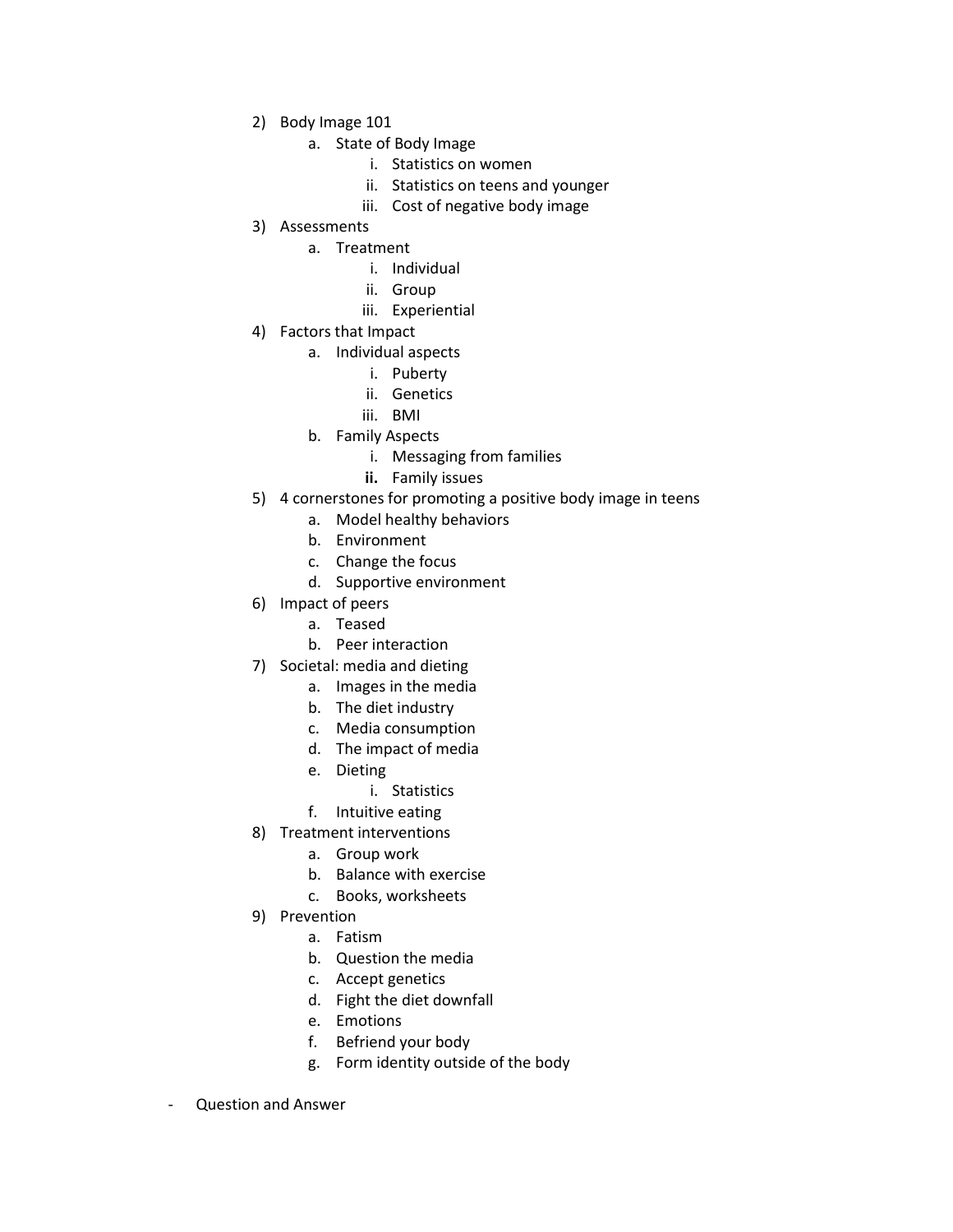

**Format**: Presentation

**Date**: May 17, 2018

**Time:** 8:00am-12:00pm

# **CE credits for this presentation:**

3 CE credit for this 3 hour presentation

**Type:**

Lecture, interactive with Question and Answer

## **Training For:**

Staff of Hospitals, Medical Centers, Mental Health Clinics: General Medicine Physicians, Psychiatrists, APRN's, Psychologists, Counselors, Substance abuse counselors, Dietitians, Nurses, Mental Health Technicians

**Presenters:** Nicole Hawkins, PhD, CEDS

## **Presentation Title:**

*"Assessment and Treatment of Body Image Disturbances Across the Weight Spectrum"*

## **Brief Description of Presentation:**

The main goal of this presentation is to educate professionals on how to assess and treat body image disturbances across the weight spectrum. The presentation will focus on factors that contribute to negative body image and how therapists can effectively assess the influence of these factors in regards to the patients they treat. This presentation will also address the impact of the media and the diet industry, and how dieting leads to a loss of self-esteem and not necessarily weight. This presentation will provide information on individual and group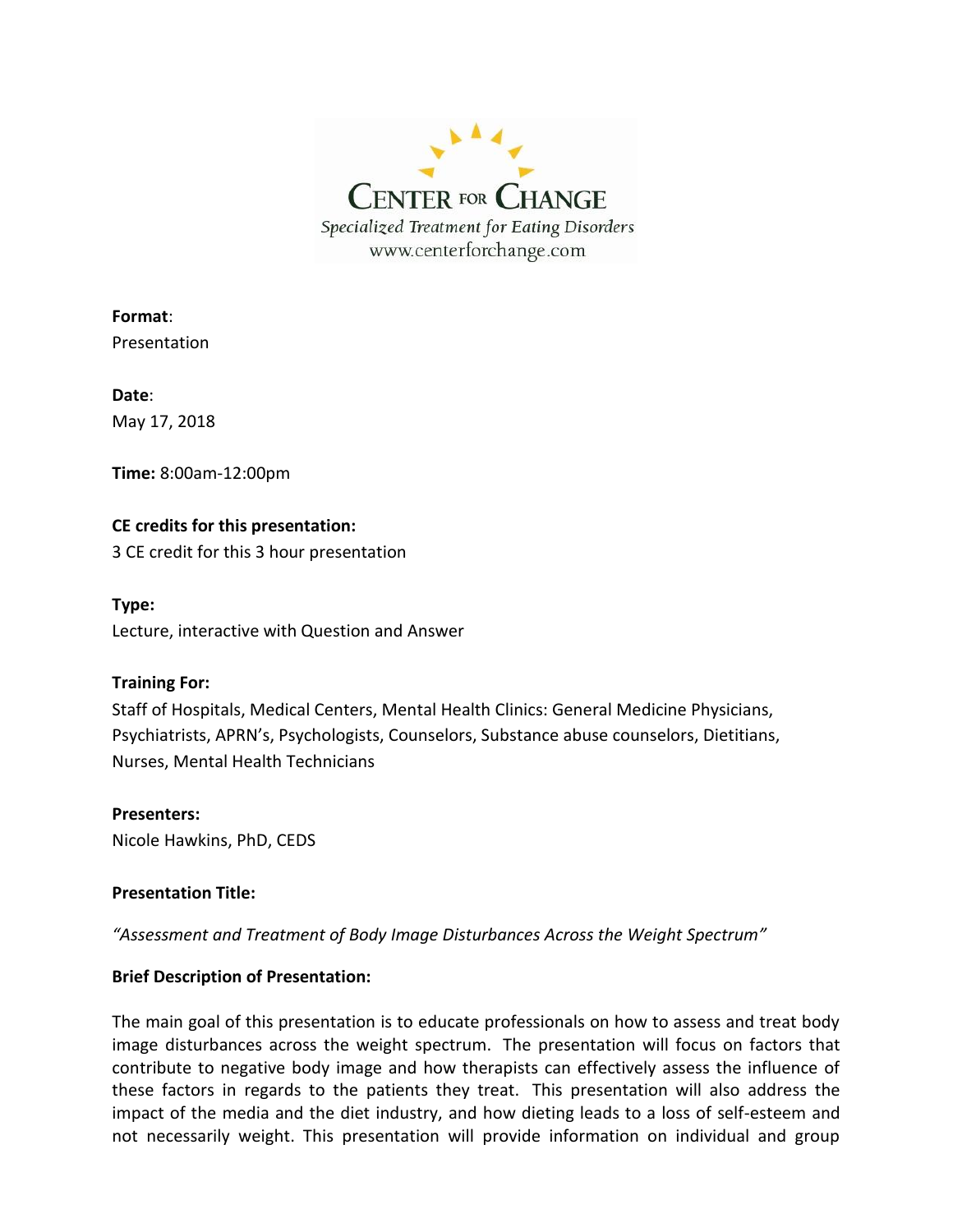assessment techniques and interventions for body image disturbances that professionals can take home and use in their daily practices.

# **Outline:**

Overview

- a. The seriousness of the illness in America, including stats
- b. Assessment of body image disturbances
- c. Factors that contribute to negative body image
- d. Techniques to improve negative body image
- 2) Body Image 101
	- a. State of Body Image
		- i. Statistics on women
		- ii. Statistics on teens and younger
		- iii. Cost of negative body image
- 3) Assessments
	- a. Treatment
		- i. Individual
		- ii. Group
		- iii. Experiential
- 4) Factors that Impact
	- a. Individual aspects
		- i. Puberty
		- ii. Genetics
		- iii. BMI
	- b. Family Aspects
		- i. Messaging from families
		- ii. Family issues
- 5) 4 cornerstones for promoting a positive body image in teens
	- a. Model healthy behaviors
	- b. Environment
	- c. Change the focus
	- d. Supportive environment
- 6) Impact of peers
	- a. Teased
	- b. Peer interaction
- 7) Societal: media and dieting
	- a. Images in the media
	- b. The diet industry
	- c. Media consumption
	- d. The impact of media
	- e. Dieting
		- i. Statistics
	- f. Intuitive eating
- 8) Treatment interventions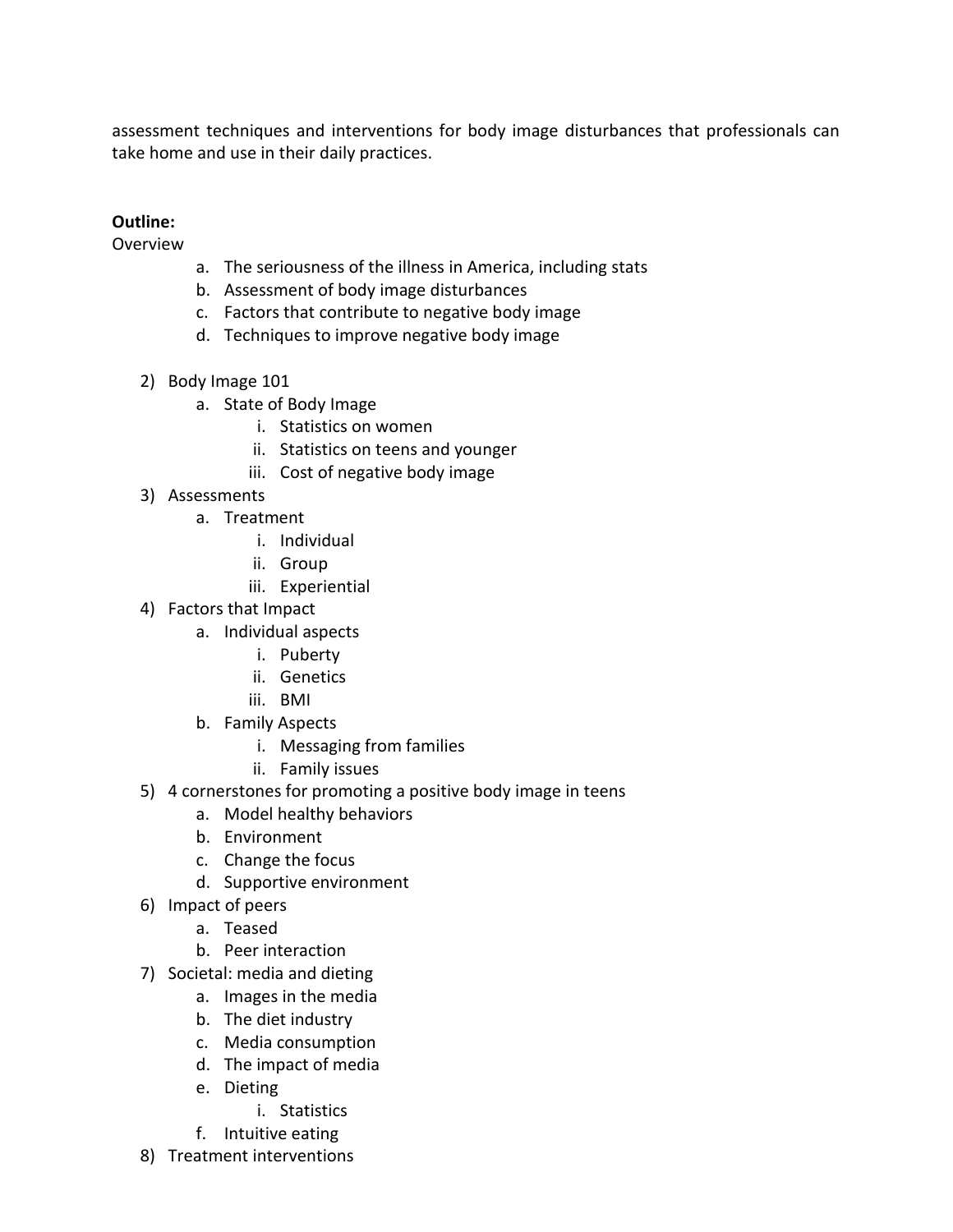- a. Group work
- b. Balance with exercise
- c. Books, worksheets
- 9) Prevention
	- a. Fatism
	- b. Question the media
	- c. Accept genetics
	- d. Fight the diet downfall
	- e. Emotions
	- f. Befriend your body
	- g. Form identity outside of the body

## **Learning objectives:**

Based on the content of the workshop participants will be able to:

- 1) Describe three techniques to adequately assess body image disturbances in patients with eating disorders.
- 2) Explain factors that contribute to the development on body image disturbances.
- 3) List effective techniques to treat body image disturbances in patients with eating disorders in individual or group setting.

## **Professional Peer Review and Clinical Text Resources and Citations:**

- 1. Bulimia: Top 10 treatment centers. (2011, March 21).*Newsmax*. Retrieved from [http://www.newsmax.com/FastFeatures/Bulimia-treatment-centers](http://www.newsmax.com/FastFeatures/Bulimia-treatment-centers-symptoms/2011/03/21/id/371701)[symptoms/2011/03/21/id/371701](http://www.newsmax.com/FastFeatures/Bulimia-treatment-centers-symptoms/2011/03/21/id/371701)
- 2. Button, E., Aldridge, S., & Palmer, R. (2008). Males assessed by a specialized adult eating disorders service: Patterns over time and comparisons with females. *International Journal of Eating Disorders*, *41*(8), 758–761. Retrieved from Am J Psychiatry. (1995).
- 3. "Cosmetic Surgery Overview Who's Getting Plastic Surgery? Revolution Health." Revolution Health - Start Your Revolution - Revolution Health. Web. 18 Apr. 2010. [<http://www.revolutionhealth.com/healthy-living/cosmetic-and-plastic-surgery/plastic](http://www.revolutionhealth.com/healthy-living/cosmetic-and-plastic-surgery/plastic-surgery)[surgery>](http://www.revolutionhealth.com/healthy-living/cosmetic-and-plastic-surgery/plastic-surgery).
- 4. Crow, S.J., Peterson, C.B., Swanson, S.A., Raymond, N.C., Specker, S., Eckert, E.D., Mitchell, J.E. (2009) Increased mortality in bulimia nervosa and other eating disorders. American Journal of Psychiatry 166, 1342-1346.